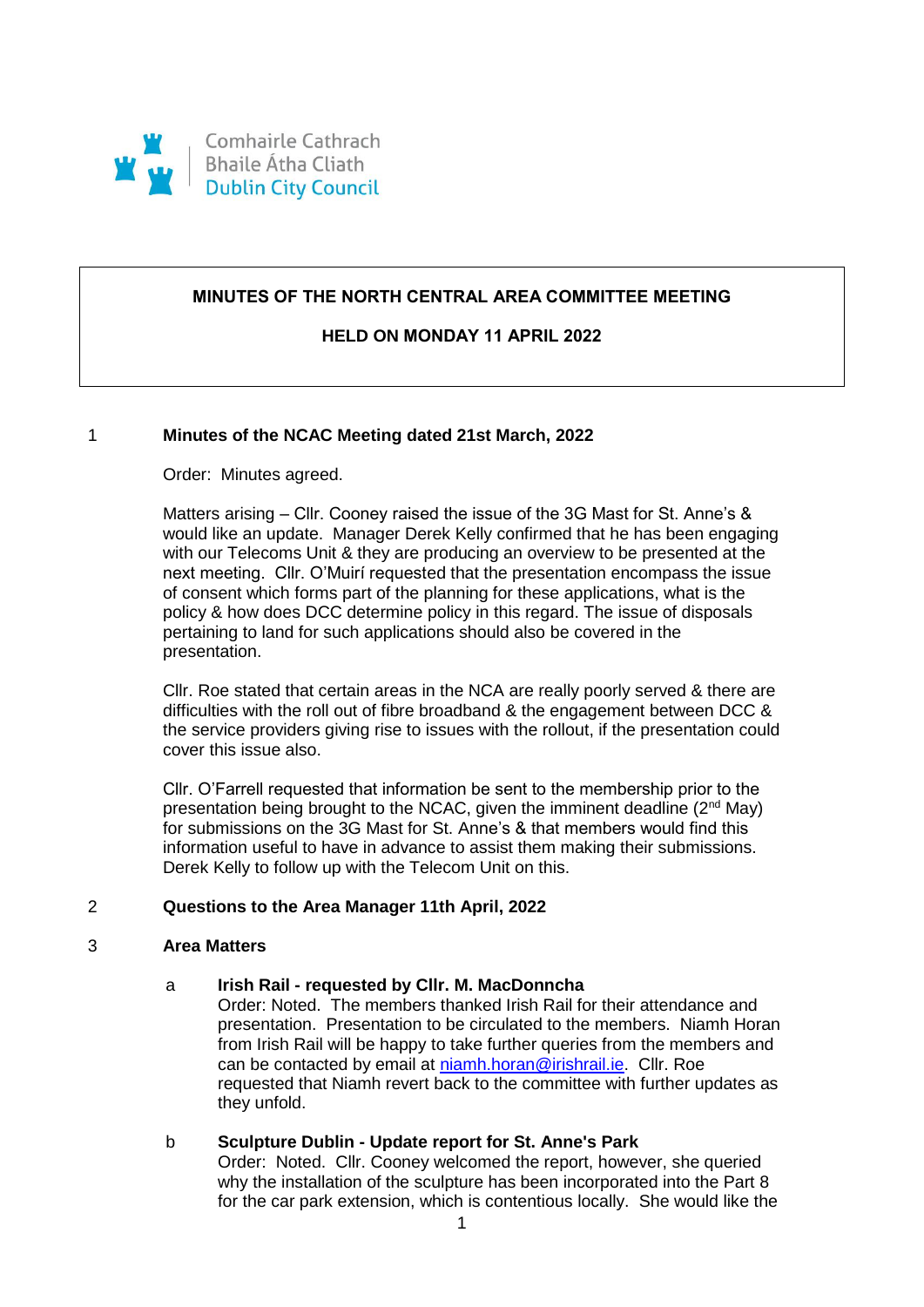agreement of the committee not to include them together as one Part 8. Cllrs. Heney, O'Farrell & O'Muirí echoed these sentiments. Ruairi O'Cuív stated that the Sculpture does requires a part 8 because of the sheer size of the installation, but the decision to separate them or otherwise would lie with the Parks Department & he will relay the members opinions to Parks in this regard.

## c **Sports & Wellbeing Partnership Report**

Order: Noted. The report was welcomed by the members.

## d **Area Housing Report**

Order: Noted. Cllr. Lyons requested an update on the Oscar Traynor Road development. Cllr. MacDonncha also requested an update. He referred to the O'Devany Gardens project where the planning condition that was put in to prevent cuckoo funds buying up units has been changed by an Bord Pleanala as a result of a court case and what implications would this have on the Oscar Traynor Road development and could he have a report on the issue? Connell McGlynn will revert back to Cllr. Lyons & MacDonncha in relation to the Oscar Traynor Road and Derek Farrell will get information from town on the implications for the development re: O'Devany Gardens.

Cllr. Heney requested an update on the Respond development on Grace Park Road & what is the delay on the delivery of the project. Connell McGlynn to report back to the members on this.

Cllr. Roe stated that there should be an ongoing update on the Oscar Traynor road as part of the monthly Housing Report.

Cllr. Cooney requested information on housing funding streams. Manager Bernie Roe will forward a summary report on same to members.

## 4 **Roads & Traffic Matters**

### a **Minutes of the TAG meeting held on 29th March, 2022.**

Order: Noted. Cllr. O'Muirí was concerned regarding the few remaining items outstanding for the Richmond Road scheme.

- 1. Richmond Square update
- 2. Pedestrian Crossing
- 3. Traffic calming measures

Deirdre Murphy confirmed that the council is waiting for AIB to come back to the council with a valuation for the square. The Area Office is committed to pursuing the situation with Richmond Square to integrate it in the parking scheme. Area Manager Bernie Roe stated that there are negotiations ongoing in the background which are complex and challenging. She will summarise what is ongoing internally and feed it back to the members.

Regarding the pedestrian crossing, the footpath there is not wide enough to accommodate a crossing and so the idea has been abandoned. There are traffic bollards being installed at the Senior Citizen complex to aid with traffic calming.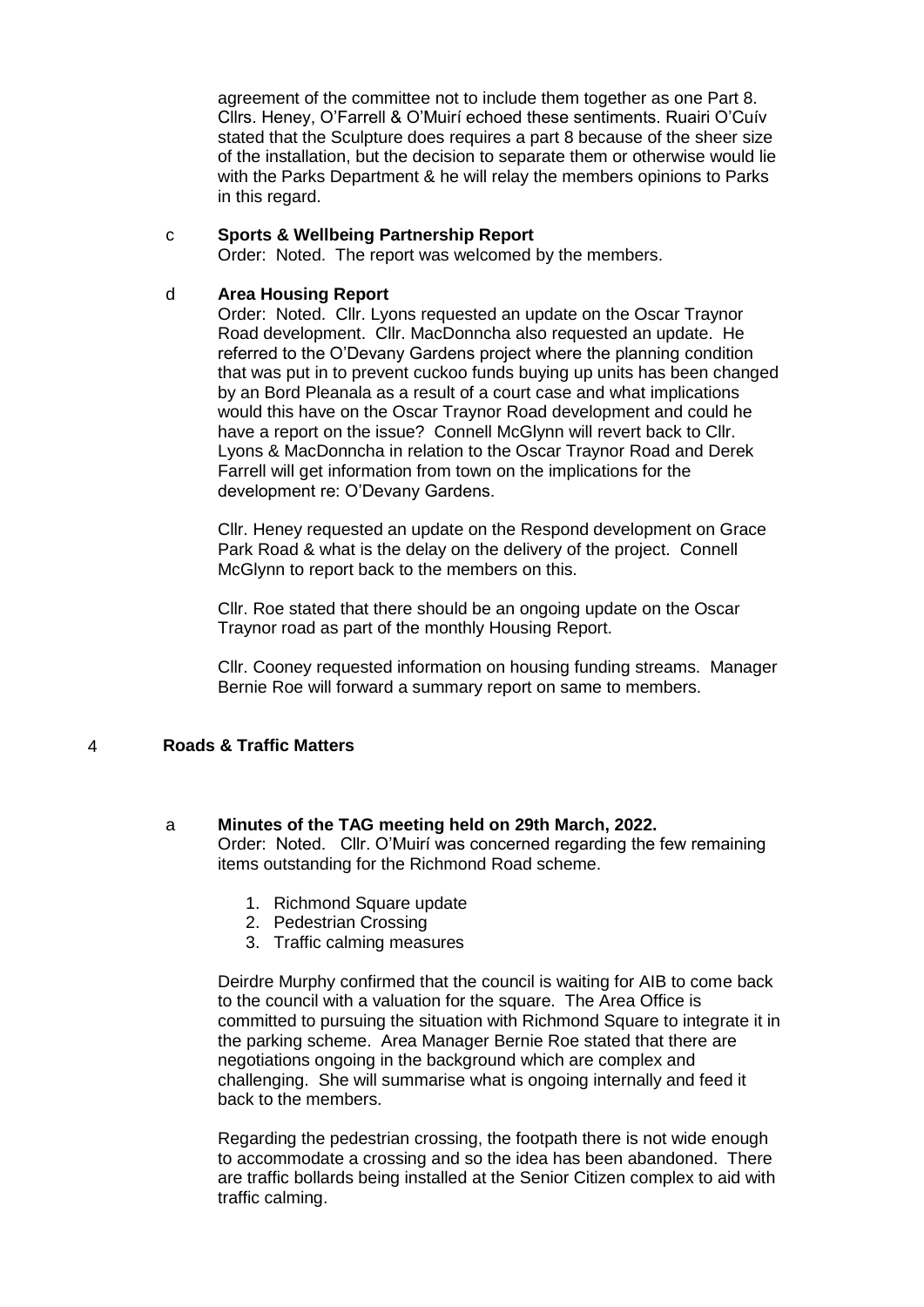Cllr. Cooney queried the speed survey issue again. She wants to know who got the contract, did they carry it out and where is the survey?

Lord Mayor Gilliland raised the issue of the lollipop person for Parkside Boulevard. She is not happy with the response. The provision of a temporary lollipop person is required as a matter of urgency as these children and their parents need to be protected in the interim period. Catalin Rosca to ask Carmel Grant for an update on this.

Cllr. Heney would like an update on the St. Brigid's Road Neighbourhood Scheme. She raised the issue of the ramp for Clanree Road again and would like an update on that also. Catalin Rosca stated that regarding Clanree Road, that it doesn't meet the criteria for speed ramps and the budget isn't there to provide one. Supplementary road signage and markings will however, be installed to improve safety.

Catalin Rosca to revert back to the members on all of the above that was unanswered with further information.

Cllr. Stocker requested that TAG improve the TAG list by removing items that will not be done but that are sitting on the list for many years. She suggested that the relevant councillor be informed of their item being removed from the list.

### b **Gully cleaning report for noting** Order: Noted.

#### 5 **Motions**

#### a **Motion in the name of Councillor Catherine Stocker**

That this area committee agrees that the outsourcing of parking enforcement to the DSPS has resulted in a lack of enforcement and a lack of accountability and asks that the manager arrange for the Dublin Street Parking Services to attend this committee to answer questions regarding enforcement of parking violations and on footpath/obstructive parking in the North Central area. As a councillor I have been promised follow up reports from the DSPS in response to a number of questions which are never forthcoming.

#### **Reply:**

The Parking Enforcement Division does not agree with the statement "the outsourcing of parking enforcement to the DSPS has resulted in a lack of enforcement and a lack of accountability" The parking issues brought to the attention of the Parking Enforcement Division in the North Central Area are on the whole addressed, within the bounds of the legislation and guidance from the Parking Enforcement staff. If there are still on-going issues that are persistent I would ask the councillor to bring them to my attention so as I may review them and respond accordingly. Similarly, with regard to follow up reports, it is necessary to provide follow up reports where the information required to respond to a question or motion isn't readily available in the timeframe required to respond. The Parking Enforcement Office endeavours to follow up with councillors, but on occasion, this can fail to happen. Again I would ask the Councillor to contact me directly with any outstanding due follow up reports and I will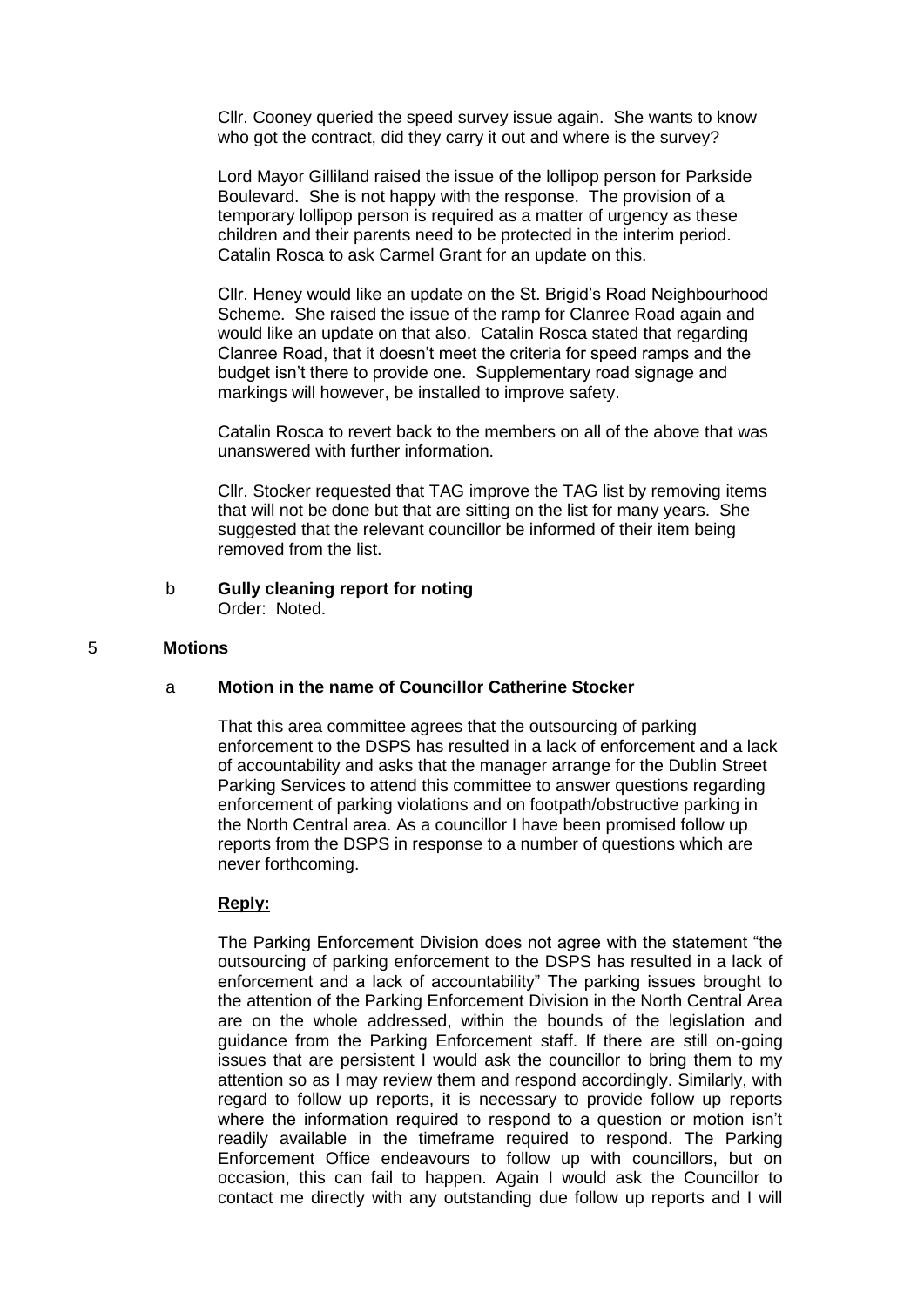have them addressed immediately.

Any issues that the elected representatives have with the service provided by DSPS in the North Central Area can be brought to my attention. It would not serve any purpose in having DSPS attend the Area Committee meeting.

**Contact: Dermot Stevenson, Parking Enforcement Officer. Tel: 222 2017. Email: [dermot.stevenson@dublincity.ie](mailto:dermot.stevenson@dublincity.ie)**

Order: Agreed. Motion was seconded by Cllr. D. O'Farrell. Manager Derek Kelly to request Parking Enforcement & the DSPS to present an information session to the NCAC.

## b **Motion in the name of Lord Mayor Alison Gilliland**

That this North Central Area Committee recognises the importance of inclusion in our community but recognises that when it comes to our libraries that some people have reading and other associated language/literacy difficulties and may not be able to fully access the wide range of reading materials offered by them. Therefore the North Central Area Committee agrees that our local libraries invest in reader pens which read text aloud so as to support those that may have dyslexia or other reading difficulties and those for whom English is not their first language.

# **Reply:**

Dublin City Libraries have purchased five C-pens which will be available for loan from five branch libraries from the end of April. We plan to purchase additional C-Pens over the coming months to be made available in all branches citywide.

**Contact: Brendan Teeling, Deputy City Librarian Tel: 222 4816 Email: [brendan.teeling@dublincity.ie](mailto:brendan.teeling@dublincity.ie)**

Order: Agreed. Brendan Teeling confirmed that the two libraries on the north side that have the C Pens currently are Coolock & Donaghmede. He will revert back to Cllr. Batten on whether or not it would be feasible to purchase an updated licence for Dragon software.

## c **Motion in the name of Lord Mayor Alison Gilliland**

That this North Central Area Committee recognises the initial work done by the local public realm and parks team to the green area at Magenta Crescent (at the junction with the Swords Rd) but also recognises that further work is required to complete the enhancement. The North Central Area Committee therefore requests that the local community be consulted with a view to completing this enhancement in a way that serves the needs of the community.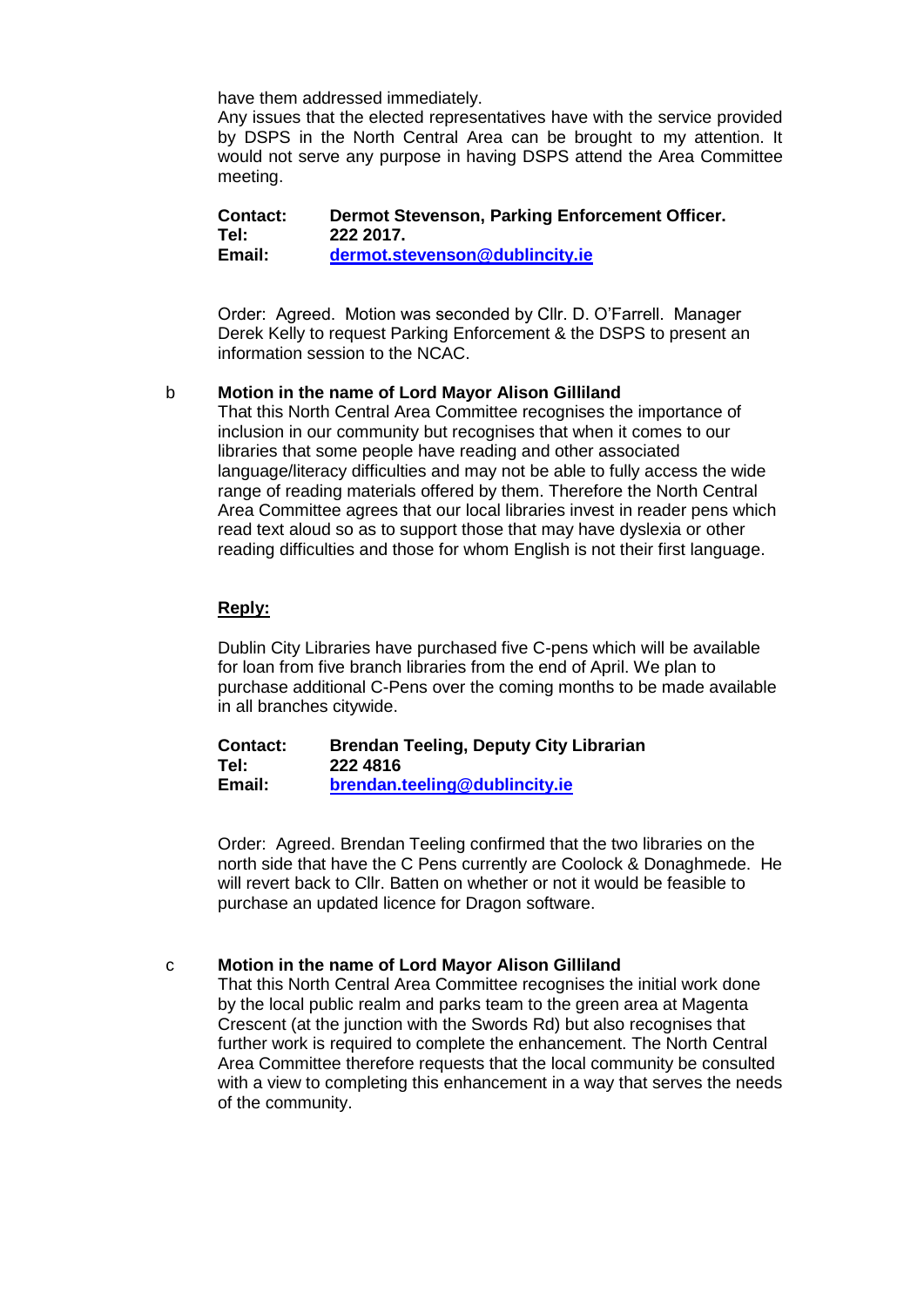# **Reply:**

In January 2020, the Local Area Manager and the elected representatives walked the length of Santry village from the Community Centre at the corner of Swords Rd and Coolock Lane and down as far as Shanrath Rd. Several suggestions were made as to how Dublin City Council could improve the Public Realm in the village following on from a number of Strategic Housing Developments that were proposed for the area. The Local Area Office then met with the Santry Forum and the Business association to present the improvements that they hoped to undertake. These Fora were appreciative of the suggestions. The following are some of the improvements that were made following on from this walkabout:

- $\triangleright$  The Central Median on the Swords Rd at the junction with Coolock lane was power hosed and weeded, a broken tree was replaced and the planters were re-planted. (This power hosing was carried out in February 2020 and was repeated recently.
- $\triangleright$  The green space beside the Santry Community Centre was populated with wildflowers and climbers.
- $\triangleright$  We placed a new 'Welcome to Santry' sign on this same green space.
- $\triangleright$  The green space fronting onto Magenta Crescent had a wall that had one entry in the middle. We were informed that people stepped over this wall to follow a desire line into Magenta Crescent. There were some dying trees at the Swords Rd side which were removed and new trees planted. The wall was opened at either end of the desire line and a footpath joining both sides. The other opening in the middle was closed off. Perennials were planted around the Name Stone.
- $\triangleright$  The long planter along the Swords Rd on front of Magenta Hall was weeded, cleaned, cleared and was populated with Wildflower.
- $\triangleright$  We placed Big Belly bins at the Swiss Cottage apartments and at the Comet shops.

There is further work to be done in the village such as possibly planters, hanging baskets, street art on utility boxes and repair or removal of unnecessary street furniture. There is also a pedestrian crossing at the Comet shops approved by the Traffic Advisory Group. Works were stalled due to Covid but we hope to take up were we left off with some further works.

With regards to Magenta Crescent we will arrange to meet with some of the residents to look at some further works such as planting around the name stone or providing plants for the residents to do so if they wish. The grass will be cut as part of the grass cutting contract.

# **Contact: Derek Farrell, Area Manager, Artane/Whitehall LEA Tel: 222 8546 Email: [derek.farrell@dublincity.ie](mailto:derek.farrell@dublincity.ie)**

Order: Agreed. Cllrs. Batten & O'Toole requested that the works be snagged & cleaned up.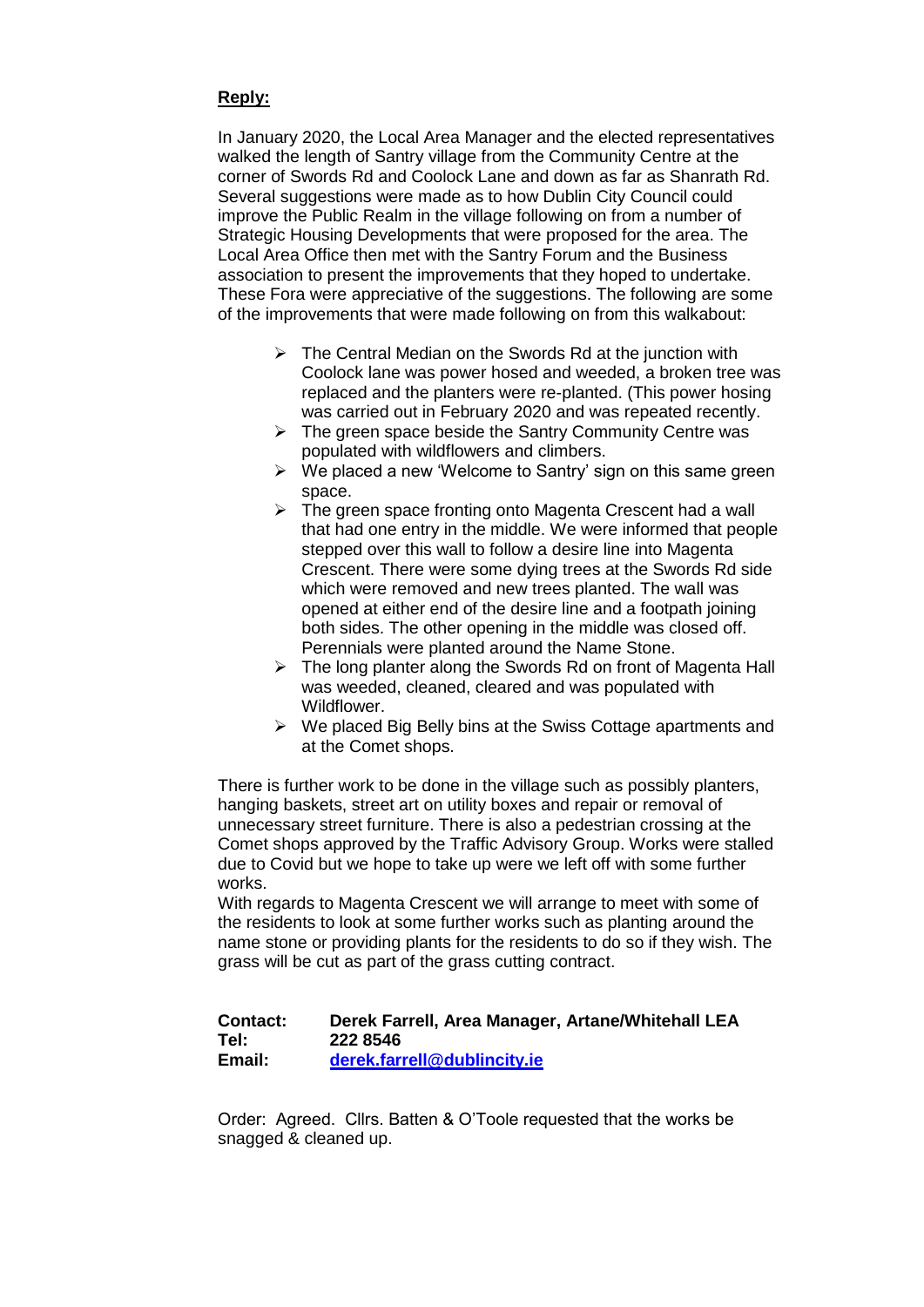# d **Motion in the name of Councillor John Lyons**

That this North Central Area Committee recognizes the immense importance to the Darndale area of Elsa Community Services CLG, a social enterprise that offers a range of free and below cost security services to many in the area, as well as being a good local employer; notes with concern a recent decision by the council not to renew a commercial contract with ELSA which to date had allowed them to provide such valuable local services in the Darndale area and calls on management to meet with the board of Elsa as soon as possible to ensure the future viability of the not-for-profit company.

# **Reply:**

I will arrange to meet with ELSA in the coming weeks to listen to their case and have already received some documentation from them with regard to the security that they provide in Darndale Village Centre. I will not however be able to over-rule the decision made corporately to employ a security firm to guard all DCC facilities.

| <b>Contact:</b> | Derek Farrell, Local Area Manager, Artane/Whitehall |
|-----------------|-----------------------------------------------------|
| LEA             |                                                     |
| Tel:            | 222 8546                                            |
| Email:          | derek.farrell@dublincity.ie                         |

Order: Agreed. Managers Kelly & Farrell to meet with the board of ELSA to see what assistance they can proffer. Manager Derek Farrell to look into procurement procedures and revert back to the Lord Mayor.

## e **Motion in the name of Councillor Damian O'Farrell**

That this North Central Area Committee agrees that the lands to the rear and south end of the CYMC, 80, Philipsburgh Ave which were granted by way of Indenture of Lease dated 2nd May 1988 by DCC to the Trustees of CYMC for a term of 99 years from 25th March 1988 shall remain true to the covenant in the lease that the lessee in possession will use the lands for sporting and recreational community purposes only and for no other purposes whatsoever. A further covenant of the lease provides that the lessee may not assign, sublet or part with possession of the lands or any part thereof without the prior written consent of DCC and that this consent shall not be forthcoming without the agreement of Dublin City Council members.

Furthermore this Area Committee requests DCC's property management section to write to the applicant Brock McClure to reiterate same and to invite the applicant to engage with the local area councillors in respect of any future application.

## **Reply:**

As outlined in the briefing document recently provided to the Elected Members there is no question of the Council permitting the leased area to be used for any purpose other than for sporting and recreational community purposes during the lease term which runs to 24<sup>th</sup> March 2087.

The grant of consent to any assignment, subletting or parting with possession is an executive function but the Elected Members will be informed of any application for same. For the avoidance of doubt, any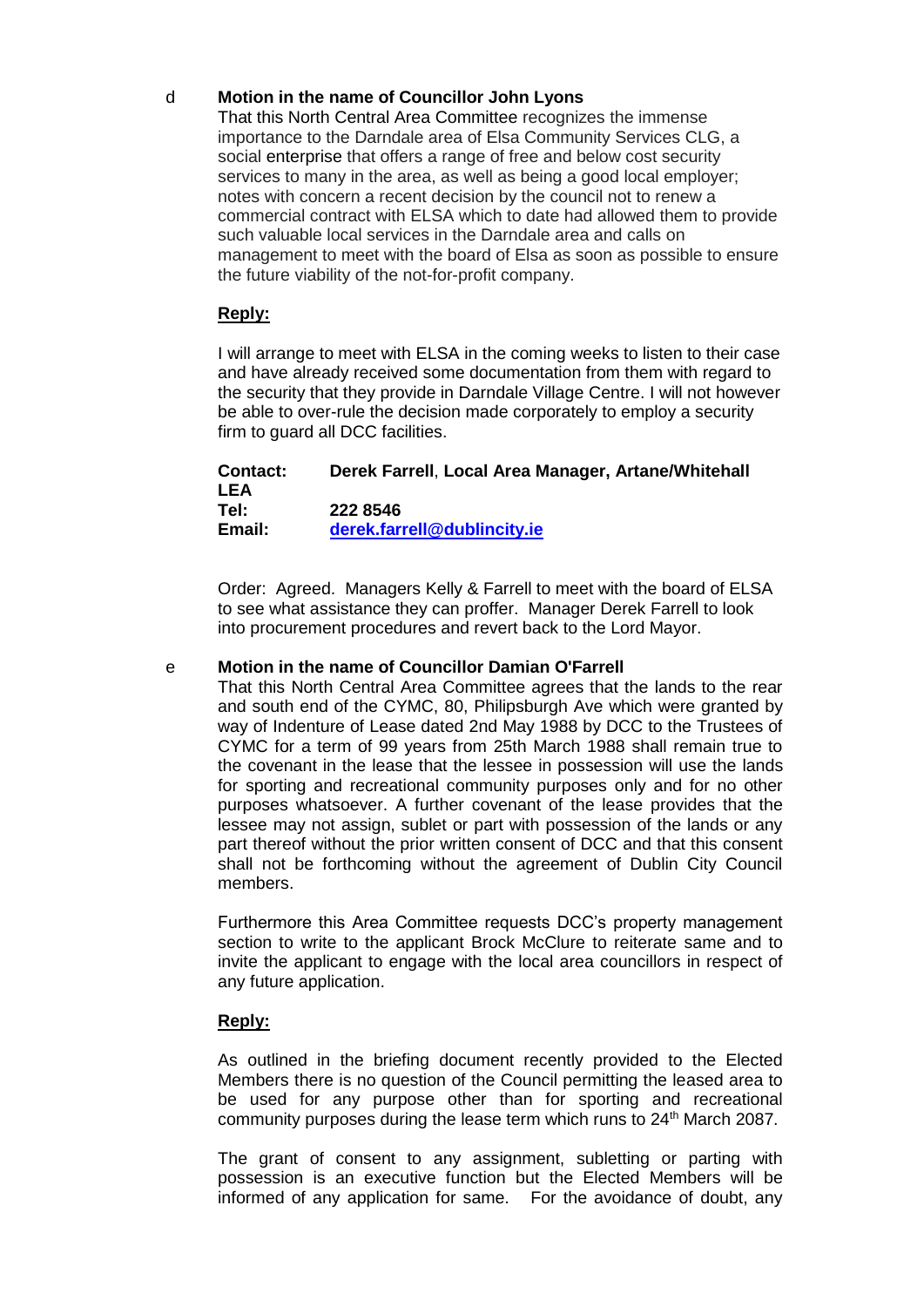party to whom this lease is ever assigned is bound to abide by all of the terms and conditions and the strict user covenant contained therein.

Development Department Property Section manages the lease on the Council owned land only and it is not appropriate that it correspond with an applicant for planning permission on privately owned property. However, Property Management has written to the solicitors acting for the current leaseholders of the adjoining Council owned land to remind them of their clients' obligations under the lease.

#### **Contact: Oliver Hickey, Administrative Officer Tel: 222 3055 Email: [oliver.hickey@dublincity.ie](mailto:oliver.hickey@dublincity.ie)**

Order: Agreed (seconded by Cllr. O'Muirí) subject to the following amendment being inserted into the motion as proposed by Cllr. O'Muirí with Cllr. O' Farrell's agreement.

*"This Area Committee requests that the grant of consent to any assignment, subletting or parting of this lease shall not be forthcoming without the agreement of the North Central Area Committee".*

## f **Motion in the name of Councillor Donna Cooney**

That this North Central Area Committee are concerned about the lack of crèche spaces in the area, due to closures and increasing population and the worry this is causing to parents; That Dublin City Council take a proactive approach to helping to solve this by looking for possible buildings that could be repurposed into crèches and in planning applications looking to increase crèche sizes in any large housing development, also in adopting a policy not to favour the change of use away from crèches to other uses, also in promoting and possibly facilitating education facilities that provide FETAC courses so there are enough trained staff"

### **Reply:**

The Planning Authority is very conscious of the need to ensure that adequate child care facilities are provided in all new developments including in new residential schemes, in accordance with Policy SN17 of the City Development Plan and Appendix 13 - Guidelines for Childcare Facilities.

*Policy SN17 - to facilitate the provision in suitable locations of sustainable, fit-for-purpose childcare facilities in residential, employment, and educational settings, taking into account the existing provision of childcare facilities and emerging demographic trends in an area.*

For all new residential schemes, one new childcare facility per 75 dwellings is required unless there are significant reasons to the contrary. In considering all new applications, regard is had to both the existing geographical distribution of childcare facilities and the existing and or emerging demographic profile of the area.

A positive approach is also given to the expansion of existing crèches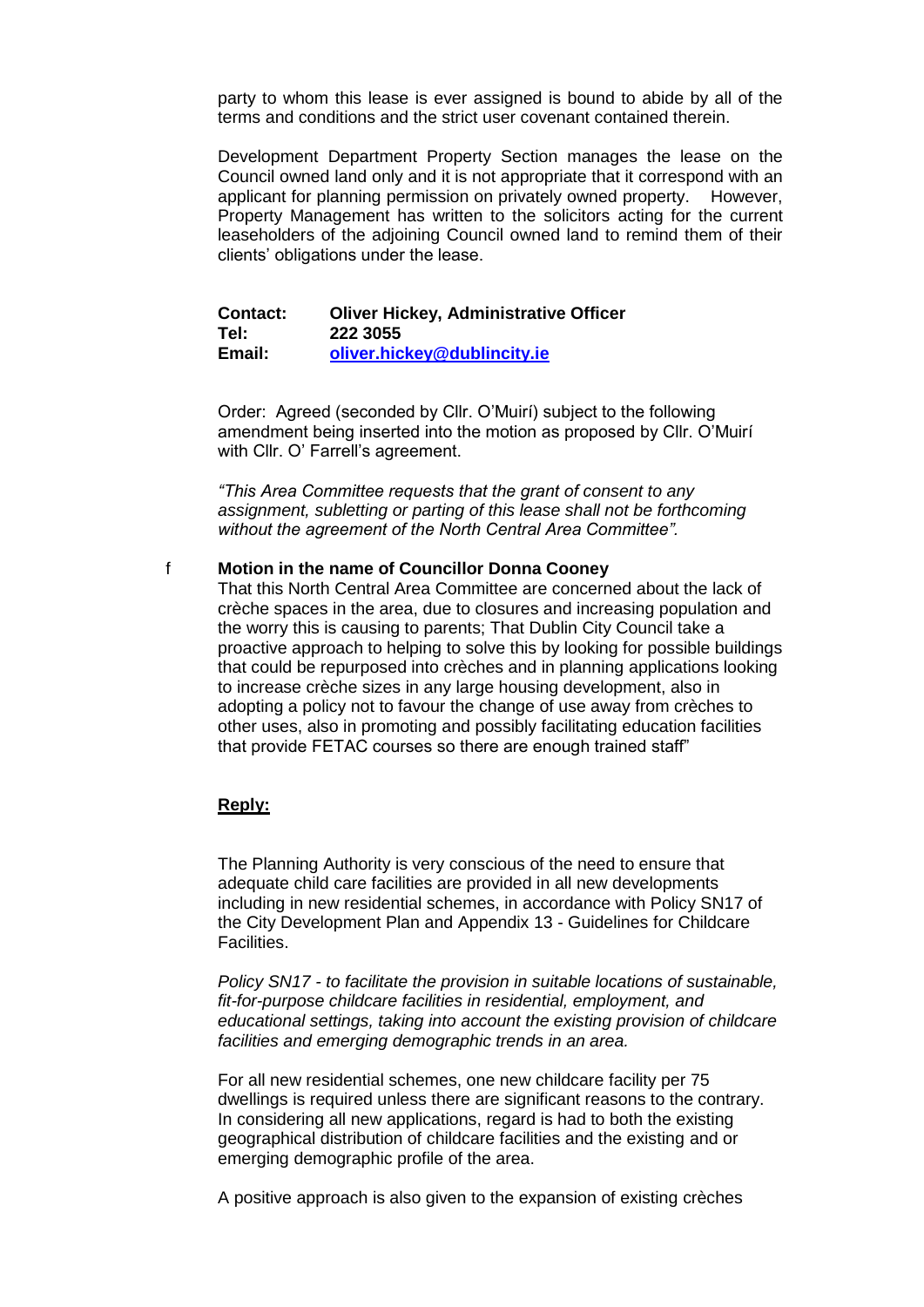subject to meeting the requirements of Appendix 13 of the Development plan including the need to provide suitable drop off and collection points for children and providing outdoor play space. Any change of use of an established crèche would need to be justified based on lack of demand in a particular area.

#### **Contact: Mary Conway, Deputy Dublin City Planning Officer Tel: 222 3319 Email: [mary.conway@dublincity.ie](mailto:mary.conway@dublincity.ie)**

The Draft Dublin City Development Plan 2022-2028 identifies that the provision of good quality and fit-for-purpose neighbourhood-based and local childcare services are central to providing for sustainable communities. Policy QHSN53 and Section 15.8.4 of the Draft Development Plan require that as part of proposals for new residential and mixed-use developments, an analysis of demographic and geographic need is undertaken by the applicant in consultation with the Dublin City Council Childcare Committee, in order to ensure that the provision of appropriately designed and sized fit-for-purpose affordable childcare facilities is in keeping with areas of population and employment growth. Section 15.8.2 of the Draft Plan also requires that re-development proposals on sites containing a pre-existing community use such as a childcare facility should ensure that this use in terms of floor / ground space is no less than that on-site prior to redevelopment, and if possible, should represent increased provision.

The government's Childcare Facilities: Guidelines for Planning Authorities (2001) and Circular on Childcare Facilities (2016) provide a policy framework to guide local authorities on the provision of childcare facilities in suitable locations including residential areas, employment nodes, large educational establishments, district and neighbourhood centres and in locations convenient to public transport networks. This guidance also recommends the provision of one childcare facility per 75 no. residential units with a pro-rata increase for residential developments in excess of this size threshold. Applications seeking a change of use from crèches to other uses will be assessed having regard to these guidelines.

In terms of the City Council looking for possible buildings that could be repurposed into childcare facilities, Section 5.5.8 of the Draft Development Plan states that the Council will continue to work with the Dublin City Childcare Committee and the newly established childcare planning function within the Department of Children and Youth Affairs through the forward planning and development management processes in order to support the government's objective to provide for sufficient high quality and affordable childcare services. Dublin City Childcare Committee is an independent company who are funded by the DCEDIY (Department of Children, Equality, Disability, Integration and Youth) as a local agent to fulfil the following role;

• Act as the local agent of the Department in the co-ordination and delivery of the national ECCE programmes and the implementation of Government policy at local level.

• Facilitate and support the development of quality, accessible ELC and SAC services for the overall benefit of children and parents.

• Provide support and guidance for ELC and SAC services and parents in relation to the national childcare programmes, and support the delivery of quality ELC in accordance with national frameworks and policy objectives.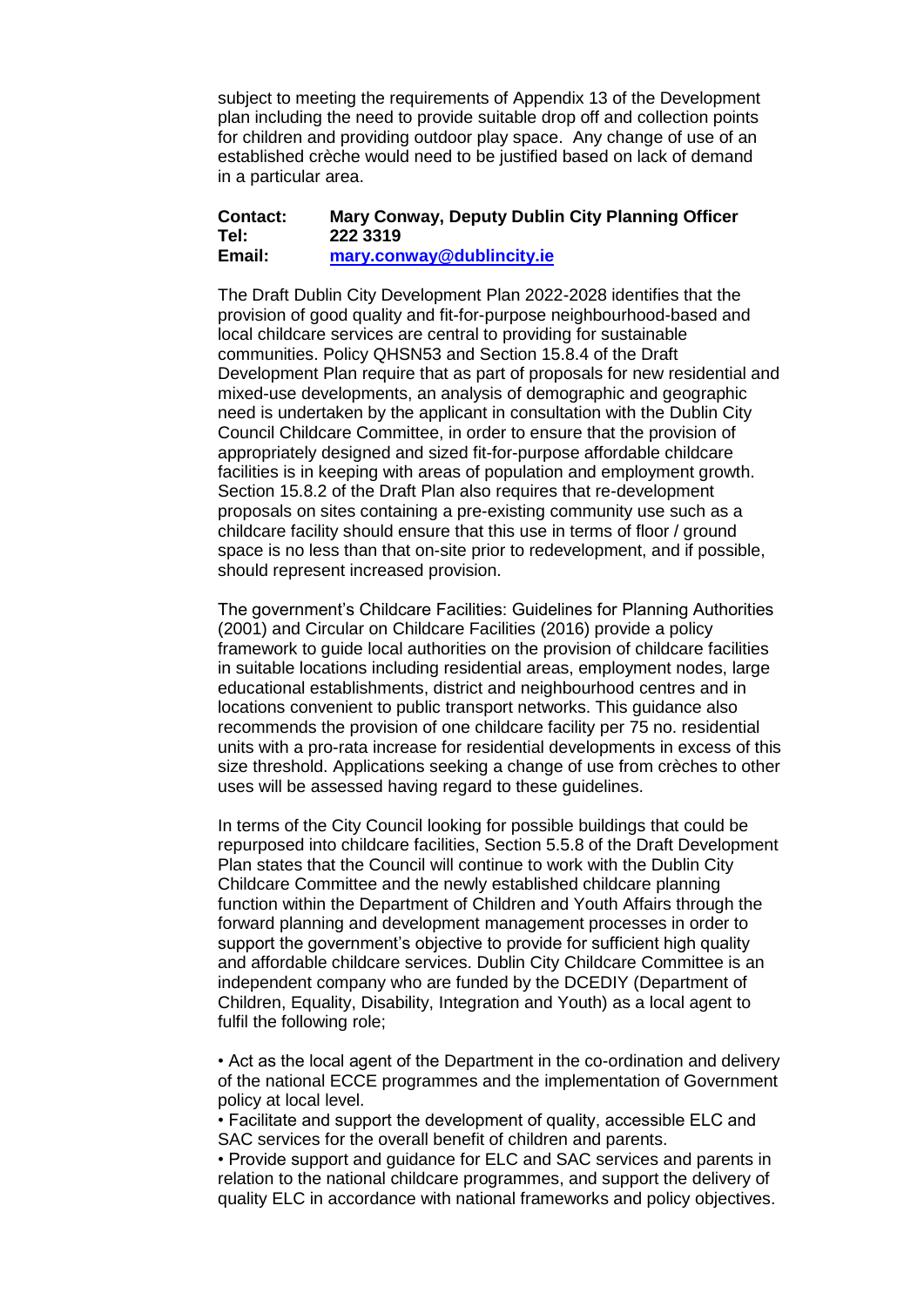• Facilitate the development of ELC and SAC in a strategic and coordinated manner.

• Provide information and support to parents in relation to the provision of ELC and SAC services within their CCC area.

In terms of promoting and possibly facilitating education facilities that provide FETAC courses so there are enough trained childcare staff, Policy QHSN51 of the Draft Plan states that it is the policy of the City Council to support the ongoing development and provision of third level education, further education and lifelong learning in the city and it is an objective of the City Council under Objective QHSNO14 to work with the Department of Further and Higher Education and the City of Dublin Education and Training Board in relation to the identification of suitable sites for new and extended education facilities.

### **Contact: John O'Hara, Dublin City Planning Officer Tel: 222 3813 Email: [john.ohara@dublincity.ie](mailto:john.ohara@dublincity.ie)**

Order: Agreed. Cllr. Cooney requested that the Dublin City Council Childcare committee attend a future NCAC meeting & make a presentation outlining their figures on what they assert are the needs of the area based on the demographic in terms of age and population. Cllr. Roe asked that they include in their presentation, the issue of publicly provided childcare places as is done in other countries. Lord Mayor Alison Gilliland stated that we need a proper public childcare structure based on the primary school system without the religious implications of it and we need to support communities. Cllr. Batten suggested that DCC look at what buildings might be suitable to provide childcare facilities that come under the remit of DCC. Manager Derek Kelly cautioned that this approach would bring DCC into an area which is not under the normal remit of DCC. Cllr. Stocker suggested that the committee agree to write to the Minister for Children outlining the committee's concerns about the urgency to address the lack of childcare places in the north central area and the negative impact this dearth has on families.

Cllr. Cooney would like the minister to outline what measures are available to Dublin City Council to provide crèche and child care facilities in the North Central Area.

Mary Conway from Planning is to revert to the NCA in relation to the query from the Lord Mayor to check that planning applications are being adhered to with regards to the provision of childcare facilities. Cllr. Roe suggested that Planning Department should liaise with the Department of Education with a view to providing childcare facilities in the grounds of primary schools.

### **Emergency Motion in the name of Councillors Catherine Stocker & Patricia Roe**

That this area committee agrees that the manager should take all possible steps to buy/acquire the building housing Richmond Road Studios (1A Convent Avenue, Fairview, Dublin 3). This is an urgent matter requiring immediate action. Richmond Road studios provides workspaces to 21 creatives but over 150 others have availed of studio space over the past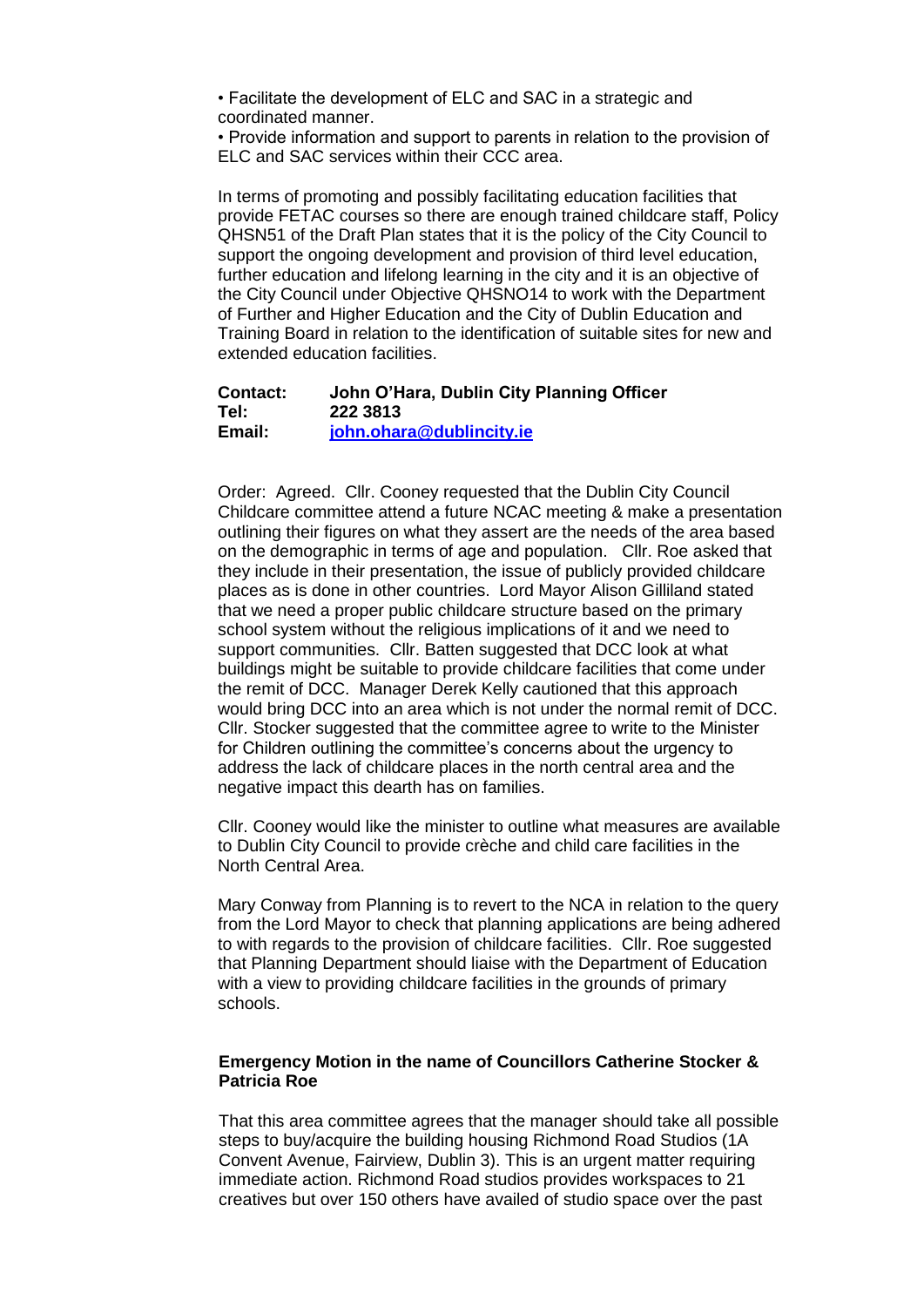20 years. This is a vital artistic space, run on an essentially collective basis, in a part of the city with an identified under resourcing of arts infrastructure and funding. This issue arises suddenly as a result of a legal letter issued on the 24th March on behalf of the receiver telling the occupants they were occupying the building without consent and were obliged to vacate the premises within 14 days. The 14 days have elapsed and the current tenants are at immediate risk of eviction. This is on foot of a High Court order from September 2021 of which the artists and studio managers at Richmond Road Studios were not made aware. Given the existing long waiting lists for artistic studios and the lack of provision thereof it is imperative that we do all we can to preserve this facility - and in the event that that is not possible - to provide alternative studio space to these artists.

## **Reply:**

For discussion at meeting.

Order: Agreed. The membership were keen to assist the artists in every way possible. Ray Yeates is meeting with the artists and will continue to lend assistance where possible and to look for alternative accommodation for them.

Cllr. Stocker sought agreement from the members to proceed with the motion, and the intention of purchasing this building regardless of any complications. She stated that showing this intent on behalf of the members is important.

Manager Derek Kelly cautioned that it would appear that the building itself is not up to any standard for Dublin City Council to take it on. The cost factor could run into millions to acquire and repair without any grant or funding stream being available. He also reminded councillors that acquisitions are an executive function of the council and not the elected members.

Cllr. Roe on behalf of the members suggested that the motion be forwarded to the relevant department notwithstanding the advice of Manager Kelly.

### 6 **AOB**

Hybrid/zoom/in person meetings – for discussion at the meeting.

After much discussion the members agreed to trial hybrid in City Hall for alternate meetings starting in June.

**Councillor Patricia Roe Chairperson Monday 11 April 2022**